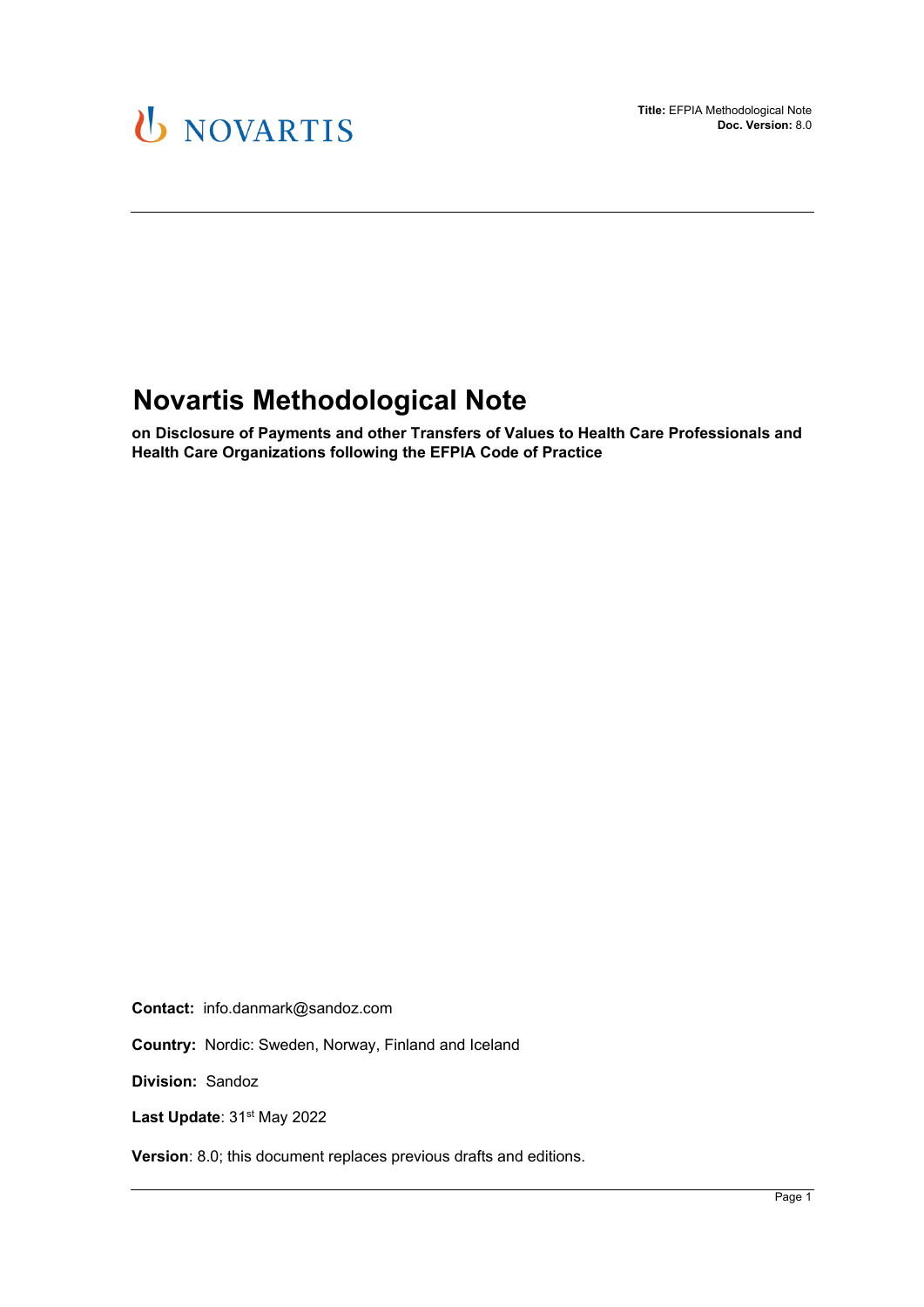#### **Table of Contents**

| $\mathbf{1}$ . |                                                                                       |                                                                            |    |  |
|----------------|---------------------------------------------------------------------------------------|----------------------------------------------------------------------------|----|--|
| 2.             |                                                                                       |                                                                            |    |  |
| 3.             |                                                                                       |                                                                            |    |  |
| 4.             |                                                                                       |                                                                            |    |  |
| 5.             | Novartis' Disclosure Recognition Methodology and Related Business Decisions  5        |                                                                            |    |  |
|                | 5.1                                                                                   |                                                                            |    |  |
|                | 5.2                                                                                   |                                                                            |    |  |
|                | 5.3                                                                                   |                                                                            |    |  |
|                |                                                                                       |                                                                            |    |  |
|                |                                                                                       |                                                                            |    |  |
|                |                                                                                       | 5.3.1.1 Transfer of Values Related to Contribution to Costs of Events -    |    |  |
|                |                                                                                       | 5.3.1.2 Transfer of Values Related to Contribution to Costs of Events -    |    |  |
|                |                                                                                       | 5.3.1.3 Transfer of Values Related to Contribution to Costs of Events -    |    |  |
|                | 5.3.2 Transfer of Values Related to Contribution to Fees for Service and Consultancy  |                                                                            | 9  |  |
|                |                                                                                       | 5.3.2.1 Transfer of Values Related to Contribution to Fees for Service and |    |  |
|                |                                                                                       | 5.3.2.2 Transfer of Values Related to Contribution to Fees for Service and |    |  |
|                |                                                                                       |                                                                            |    |  |
|                |                                                                                       |                                                                            | 11 |  |
| 6.             | Measures Taken to Ensure Compliance with Data Privacy Requirements  12                |                                                                            |    |  |
|                | Safeguarding Measures to Address Lawful Collection, Processing and Transfer of<br>6.1 |                                                                            |    |  |
|                | 6.2                                                                                   |                                                                            |    |  |
| 7 <sub>1</sub> |                                                                                       |                                                                            |    |  |
| 8.             |                                                                                       |                                                                            |    |  |
| 9.             |                                                                                       |                                                                            |    |  |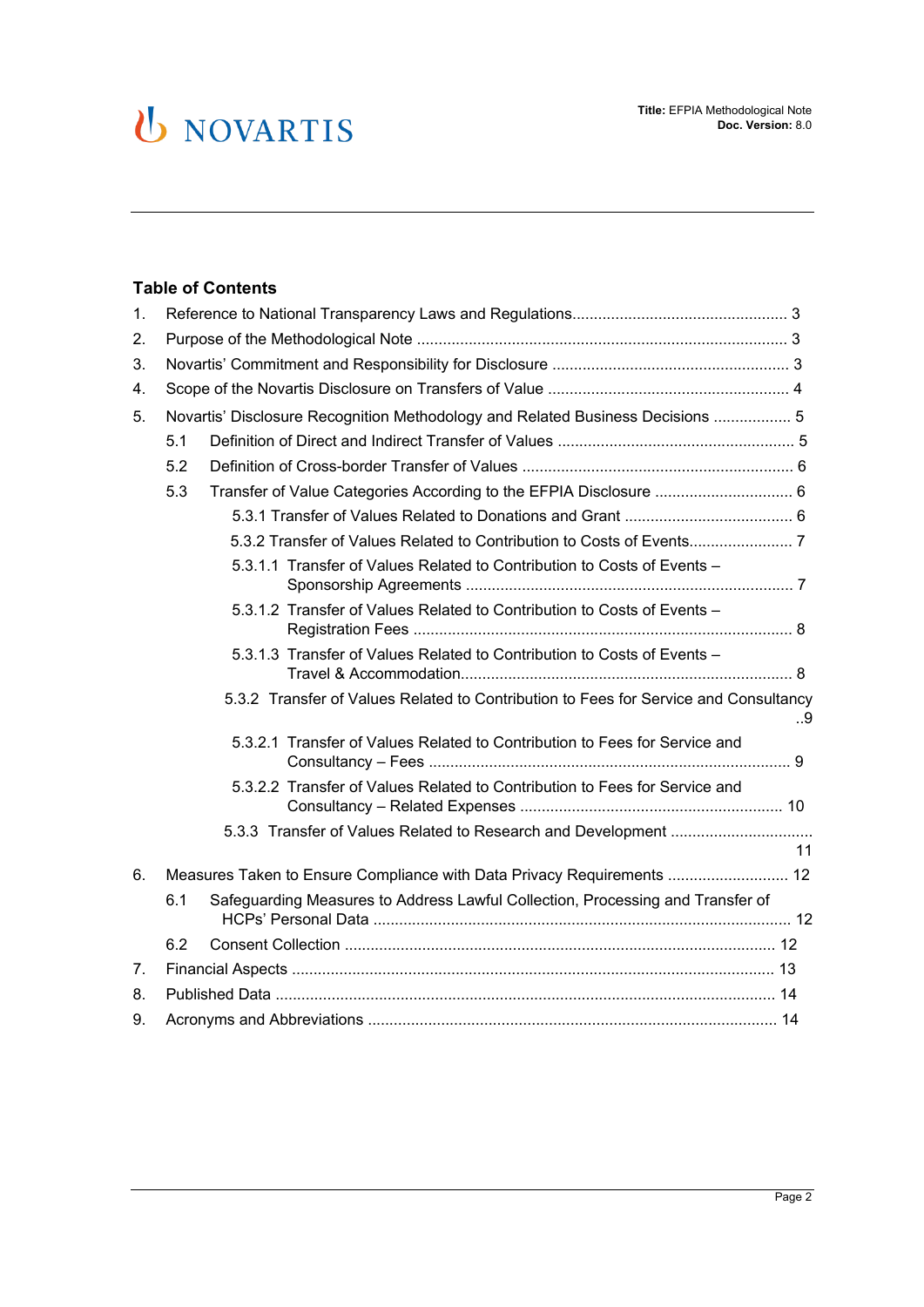## **1. Reference to National Transparency Laws and Regulations**

Novartis supports laws and regulations that promote transparency around relationships between healthcare companies, Healthcare Professionals (HCPs) and Healthcare Organizations (HCOs) associated with Transfers of Value (ToVs) [1](#page-2-0) related to prescription only medicines by establishing a single, consistent transparency standard in Europe for disclosing ToVs across its divisions and European countries, by following the EFPIA transparency requirements and requirements set in local transparency laws*[2](#page-2-1)*. Sandoz is a Novartis division. Sandoz A/S ("Sandoz Nordic") covers Denmark, Finland, Norway, Iceland and Sweden.

Denmark is exempted from EFPIA Code due to local law, and therefore Danish rules and requirements are not in scope for this document.

No Transfer of Values are reportable for Sandoz for Iceland for the disclosure cycle 2021.

In addition, Sandoz Nordic is also disclosing ToVs related to OTC medicines, Medical Devices and food supplements.

## **2. Purpose of the Methodological Note**

This document is intended to serve as supporting documentation for the 2021 Sandoz Nordic Disclosure Report. Sandoz Nordic's position is based on the interpretation of the current version of the EFPIA Code aligned with local transparency laws and locally transposed EFPIA where applicable.

The Methodological Note summarizes the disclosure recognition methodologies and business decisions as well as country specific considerations applied by Sandoz Nordic in order to identify, collect and report ToVs for each disclosure category as described in Section 23.05 of the EFPIA Code.

## **3. Novartis' Commitment and Responsibility for Disclosure**

<sup>1</sup> A definition on the terms "HCP/HCO" and "ToVs" is provided in chapter 9 of this document.

<span id="page-2-1"></span><span id="page-2-0"></span><sup>2</sup> The 2019 EFPIA Code of Practice (in short: EFPIA Code) states in Section 23.05 *(Methodology)* that "e*ach Member Company must publish a note summarizing the methodologies used by it in preparing the disclosures and identifying Transfers of Value for each category described in Section 23.05. The note, including a general summary and/or country specific considerations, must describe the recognition methodologies applied, and should include the treatment of multiyear contracts, VAT and other tax aspects, currency aspects and other issues related to the timing and amount of Transfers of Value for purposes of this Code, as applicable*".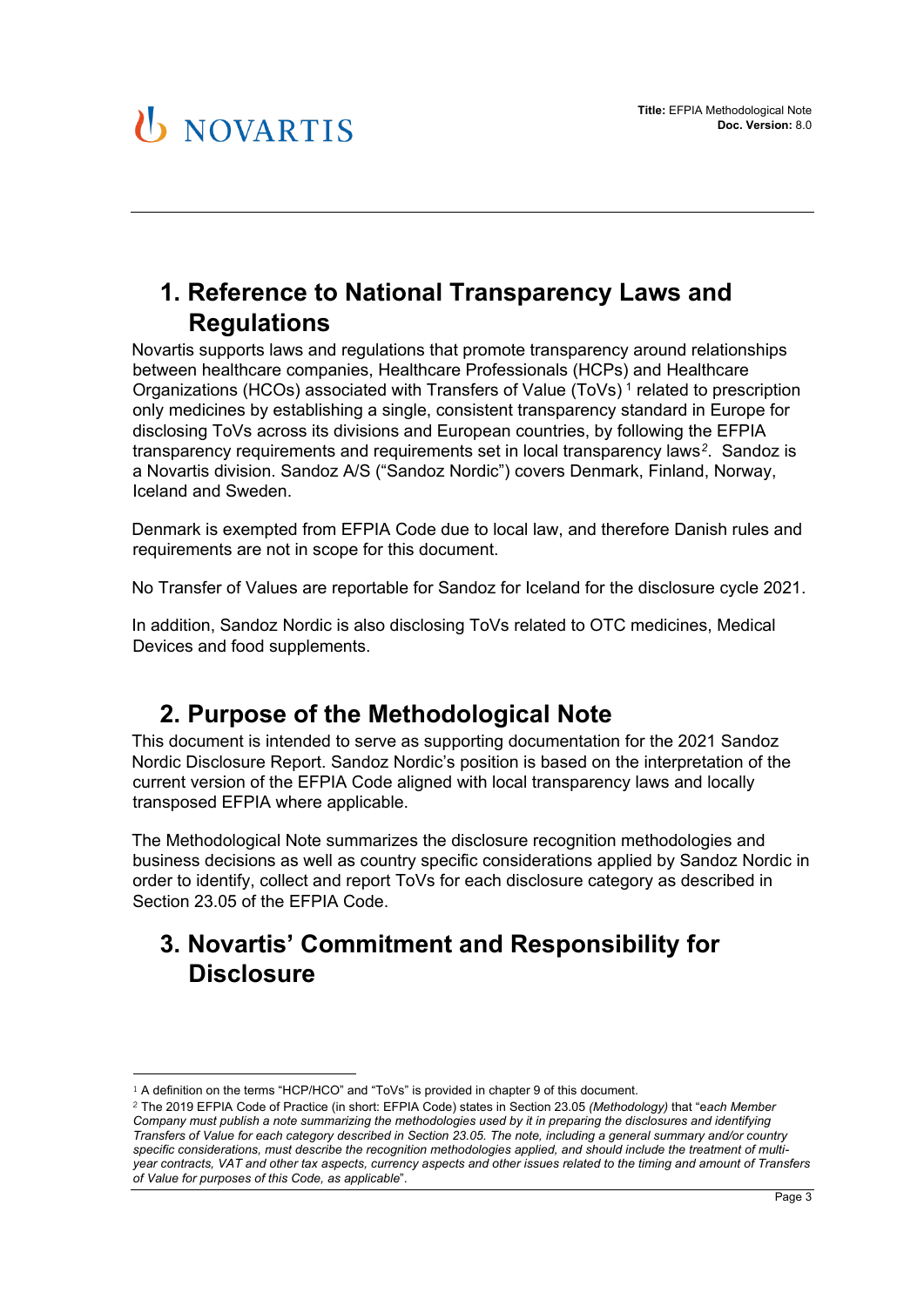Novartis supports laws and regulations that promote transparency around relationships between healthcare companies and HCPs/HCOs associated with ToVs related to prescription-only medicines, Medical Devices, OTC medicines and food supplements.

Novartis establishes a single, consistent transparency standard for disclosing ToVs in all EFPIA countries.

## **4. Scope of the Novartis Disclosure on Transfers of Value**

This 2021 Sandoz Nordic Disclosure Report is following the disclosure standards pursuant to the local transposition of EFPIA Code and national transparency laws/regulations. Subject to this disclosure report are all direct or indirect ToVs related to prescription-only medicines, OTC medicines and food supplements and medical devices disclosed by Sandoz Nordic to or for the benefit of a Recipient made by any Novartis affiliate as described in Article 23 of the EFPIA Code. Further details on the disclosure scope will be provided in chapter 4 of this document.

The legal definition of 'prescription-only medicine' is pursuant to the national dislcosure codes or local transparency regulations. ToVs related to a group of products that includes prescription-only medicines (e.g. combination products/diagnostics and medicinal products) are reported in total following the disclosure requirements of the EFPIACode.

In summary:

The 2021 Sandoz Nordic EFPIA Disclosure Report covers direct and indirect ToVs, payments, in kind or otherwise, made to HCPs/HCOs in connection with the development and sale of prescription-only medicinal products, medical devices,OTC medicines and food supplements exclusively for human use, whether for promotional purposes or otherwise.

In this/these reports, Sandoz Nordic discloses the amounts of value transferred by type of ToVs with data coverage from January 1<sup>st</sup> 2021 to December 31<sup>st</sup> 2021. Sandoz Nordic disclosure is performed for the full calendar year 2021.

Whenever possible, Sandoz Nordic follows the principle of disclosure on individual HCP/HCO level, to ensure that each Recipient is referred to in such a way that there is no doubt as to the identity of the HCP/HCO benefitting from the ToVs. Aggregate disclosure for non Research and Development ToVs is only used in exceptional cases, e.g. if consent could not be obtained despite best efforts or in case of withdrawal of consent.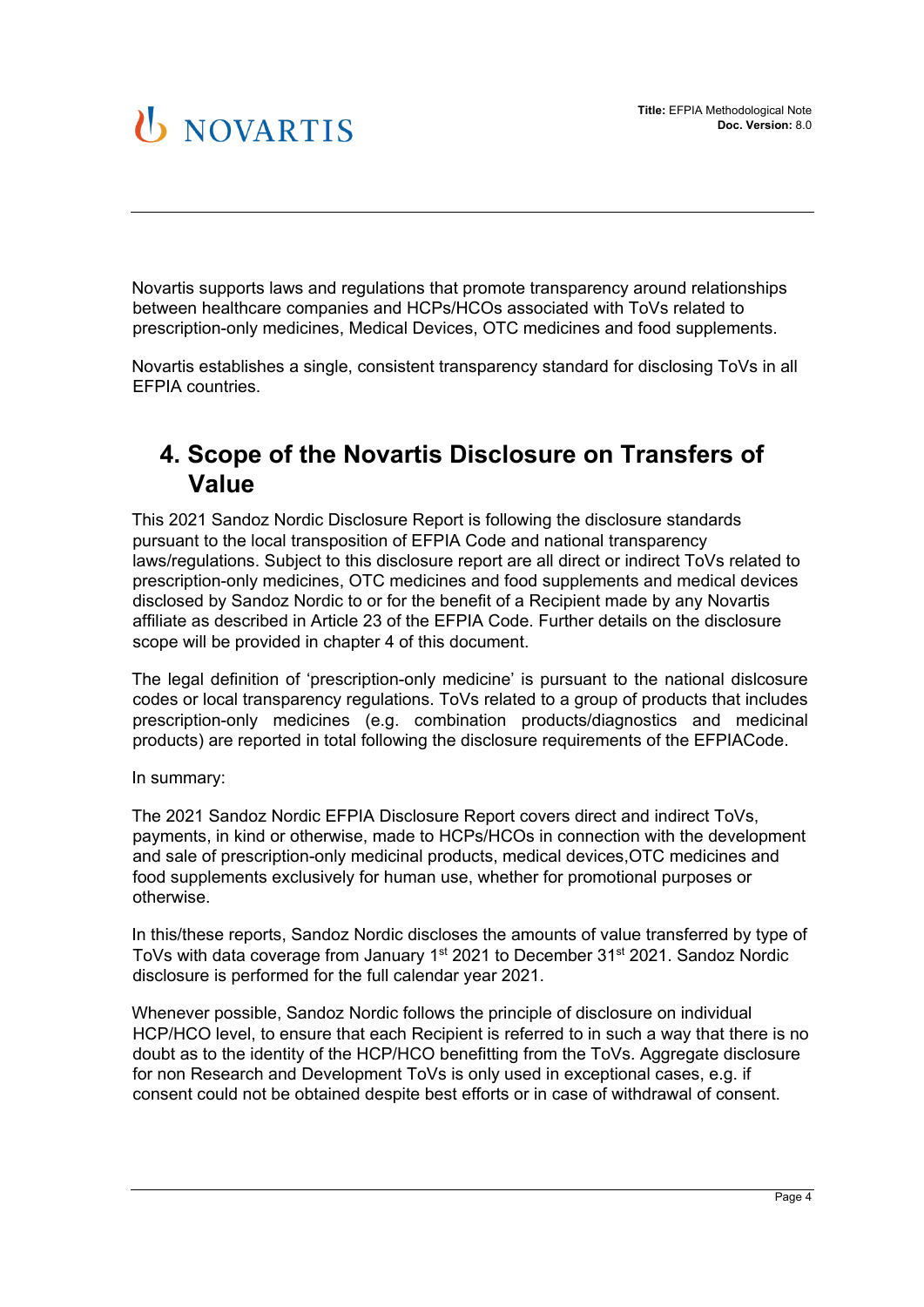## **5. Novartis' Disclosure Recognition Methodology and Related Business Decisions**

This chapter represents the central pillar of this Methodological Note. It provides comprehensive information on the terminology definitions, recognition methodology and business decisions that affected how the published ToVs data was established for each category of the disclosure report.

### **5.1 Definition of Direct and Indirect Transfer of Values**

Sandoz Nordic applies the EFPIA definition of ToVs as outlined in EFPIA Code Definitions.national disclosure codes

According to the EFPIA Disclosure Code Definitions, the following definitions apply throughout this report:

- Direct ToVs are defined as those ToVs, payments or in kind, made directly by the Novartis affiliate to the benefitting HCPs/HCOs.
- Indirect ToVs are defined as those ToVs made through an intermediary (third party) on behalf of a Novartis affiliate for the benefit of HCP/HCO where the Novartis affiliate knows or can identify the HCP/HCO that benefits from the ToVs.

In general, ToVs are reported at the level of the first identifiable Recipient which falls under the EFPIA definition of an HCP/HCO. To the extent possible, disclosure is made under the name of the individual HCP or at the HCO level, as long as this could be achieved with accuracy, consistency and compliance with the EFPIA Code.national disclosure codes Where a ToV was made to an individual HCP rendering services on behalf of an HCO indirectly via this HCO, such ToVs are only disclosed once on either Recipient level.

Generally, ToVs to HCPs via an HCO are disclosed at the first level Recipient (HCO), or exceptionally at second level Recipient as mentioned in Section 5.3.2.1, if a contract with an HCO specifies that part of the amount must be used to engage HCPs nominated by Sandoz Nordic. When a tripartite contract exists between Sandoz Nordic an HCO and an HCP, with the HCP as benefitting party, ToVs are disclosed at HCP level. If Sandoz Nordic holds a contract with a non-HCO Third-Party vendor acting on behalf of Sandoz Nordic and who is contracting independent HCP/HCO to provide a reportable activity, ToVs are disclosed at the individual subcontracted HCP/HCO level, unless the HCP/HCO must remain unknown in order to comply with good market practices or Novartis internal rules.

ToVs from distributors of Sandoz Nordic to HCPs/HCOs whose primary practice is in an EFPIA country must be disclosed if the distributor is making a ToV on behalf of Sandoz Nordic (influencing the promotional activities and selection of Recipient). ToVs to HCPs/HCOs made through a Continuous Medical Education (CME) non-HCO provider are disclosable if the 3rd party CME provider is acting on behalf of Sandoz Nordic (and Sandoz Nordic influenced choice of HCPs/Faculty).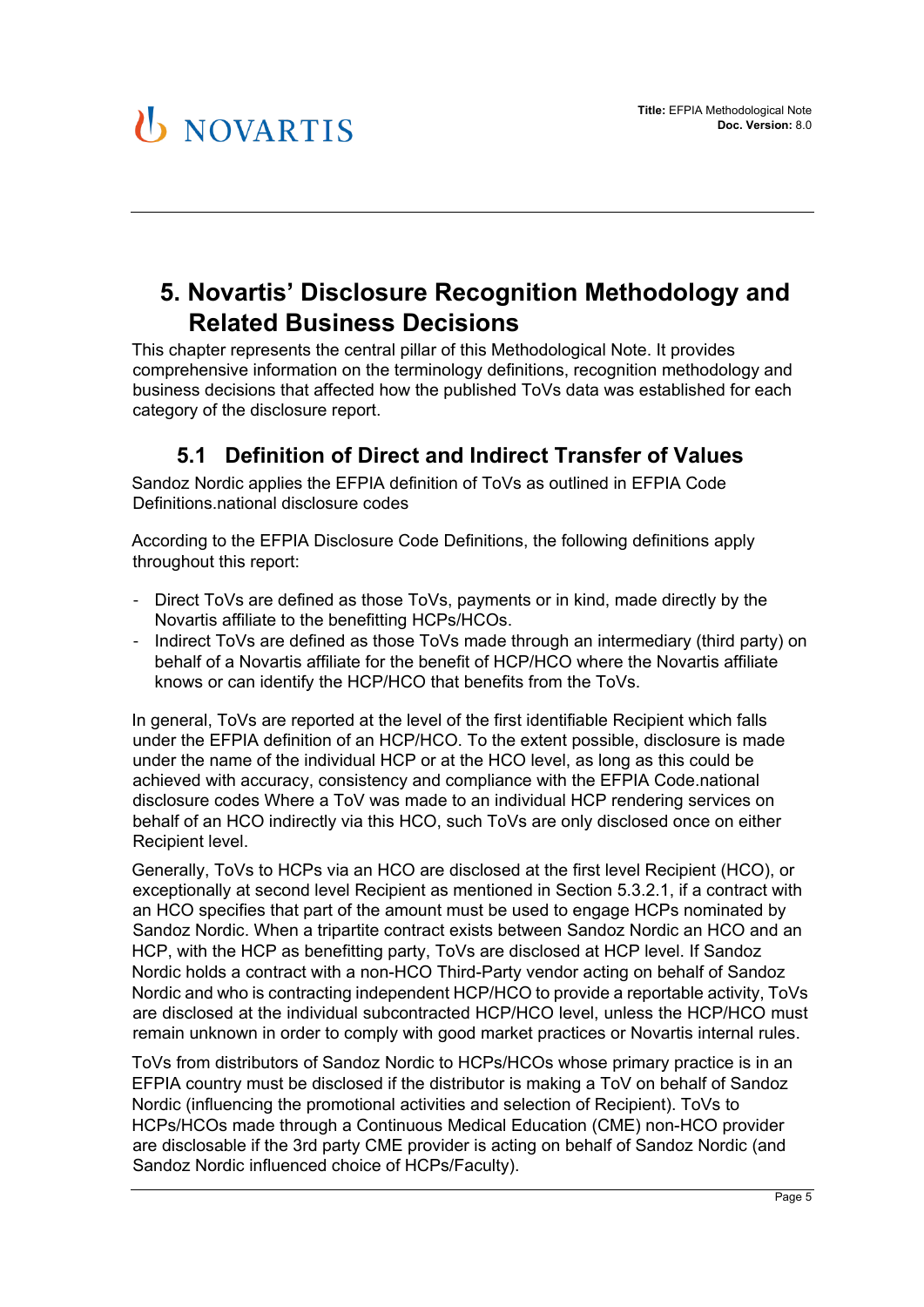### **5.2 Definition of Cross-border Transfer of Values**

Sandoz Nordic applies the EFPIA definition of cross-border ToVs as being a Transfer of Value to an HCP/HCO that **occurred outside** the country where the Recipient has its primary practice, principal professional address or place of incorporation provided that this country is an EFPIA regulated country.

In general, such ToVs are disclosed in the country where the Recipient has its principal practice, principal professional address or place of incorporation - pursuant to the definition in the national disclosure codes or local transparency regulations.

### **5.3 Transfer of Value Categories According to the EFPIA Disclosure**

Sandoz Nordic applies the EFPIA definition of the ToVs categories as outlined in EFPIA Code Article 23.05.national disclosure codes

The following categories constitute the EFPIA Template for the 2021 Sandoz Nordic EFPIA Disclosure Report:

- Donations and grants to an HCO
- Contribution to costs related to events to an HCO/HCP, such as:
	- Sponsorship agreements
	- Registration fees
	- Travel and accommodation
- Fees for service and consultancy to an HCO/HCP
	- Fees for service and consultancy
	- Expenses related to fees for service and consultancy
	- Research and development

Details on the recognition methodology and business decisions affecting how the published ToVs data was constructed for each category can be found in the subsequent sub-chapters.

#### **5.3.1 Transfer of Values Related to Donations and Grants**

Sandoz Nordic applies the EFPIA definition of the "Donations and Grants" category as outlined in EFPIA Code Article 23.05 – pursuant to the definition in the national disclosure codes or local transparency regulations.

Grants to a hospital/university department or teaching institution are disclosed in the name of the legal entity that is the Recipient of the ToVs – this may be the hospital, university or independent department within these organizations.

ToVs to a charitable organization are disclosed under the "Donations and Grants" category in the name of the benefitting HCO if the charitable organization falls under the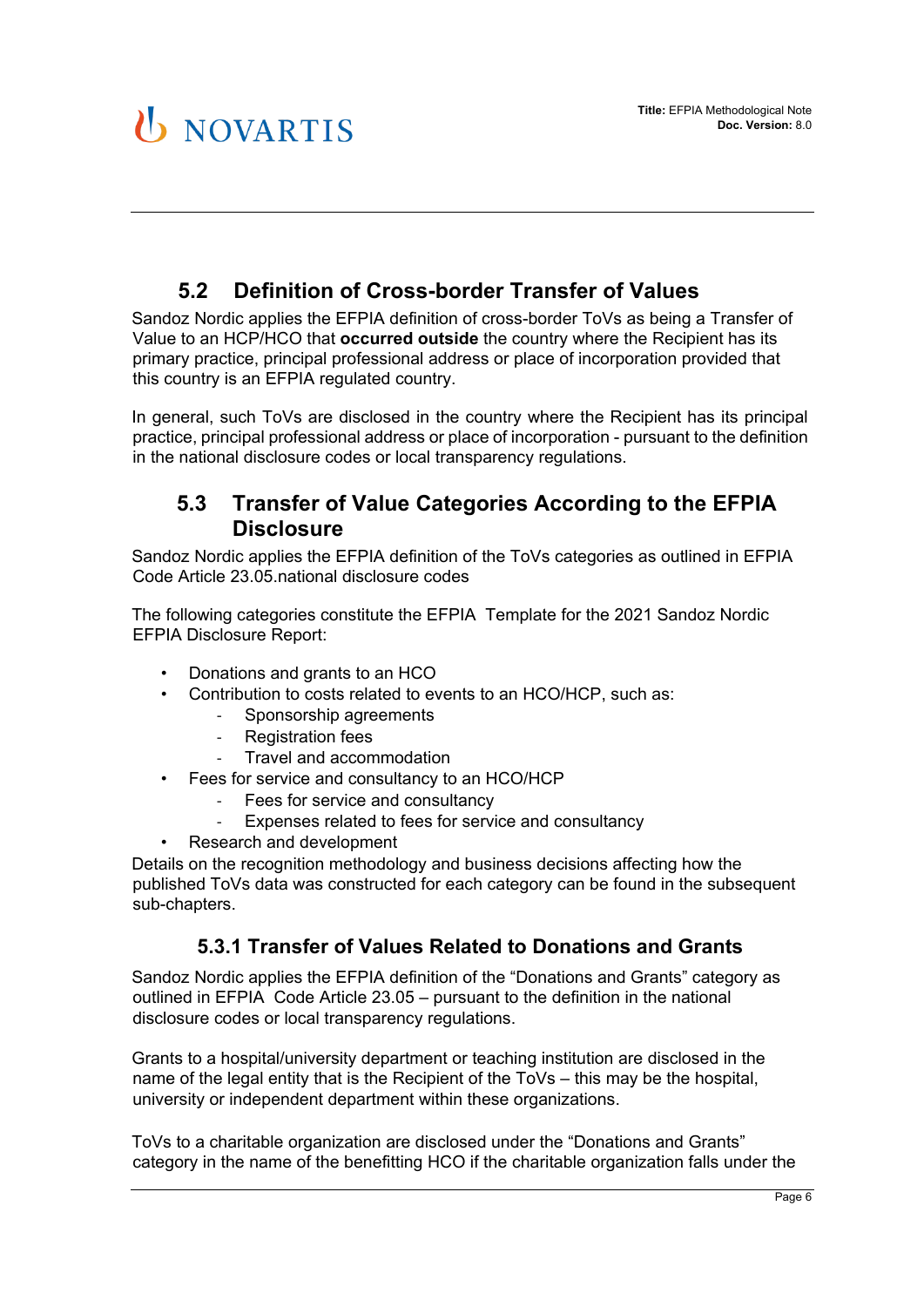EFPIA definition of a benefitting HCO. Charitable product donations made to HCOs in the context of humanitarian aid are also disclosed in the "Donations and Grants" category.

When grant requests from HCOs include explicit support for publication, then these ToVs are disclosed in the "Donations and Grants" category.

#### **5.3.2 Transfer of Values Related to Contribution to Costs of Events**

Events are defined as promotional, scientific or professional meetings, congresses, conferences, symposia, and other similar events (including but not limited to advisory board meetings, visits to research or manufacturing facilities, and planning, training or conducting of investigator meetings for clinical trials and non-interventional studies) organized or sponsored by or on behalf of Sandoz Nordic pursuant to schedule 1 of the EFPIA Code.

ToVs to participating HCPs/HCOs related to such events falling under the definition above are disclosed in the "Costs of Events" sub-categories "Sponsorship Agreements", "Registration Fees" or "Travel and Accommodation". ToVs that by exception fall into the "Fees for Service and Consultancy" or "Research and Development" categories are outlined in the respective chapters 5.3.3 and 5.3.4.

#### **5.3.2.1 Transfer of Values Related to Contribution to Costs of Events –**

#### **Sponsorship Agreements**

Sandoz Nordic applies the EFPIA definition of the "Sponsorship Agreements" category as outlined in EFPIA Disclosure Code Article 23.05, following the principle that "Sponsorship Agreements" are formalized in contracts that describe the purpose of the sponsorship and the related direct or indirect ToV – pursuant to the definition in the national disclosure codes or local transparency regulations.

In general, indirect sponsorship of an HCP through an HCO is disclosed under the "Sponsorship Agreements" category as payment to the HCO as first level Recipient of the ToV. This applies to the following categories: ToVs related to intermediaries selecting the faculty who acted as speakers or faculty at an event; ToVs related to advertising space, sponsoring of speakers/faculty, satellite symposia at congresses, courses provided by HCOs.

ToVs made through a professional conference organizer (PCO) as intermediary e.g. for the hire of booths or stand space on behalf of an HCO, are disclosed as ToVs either in the "Sponsorship Agreements" category or as "Fees for Services and Consultancy" – depending on the nature of the spend, in the name of the sponsored HCO as benefitting Recipient.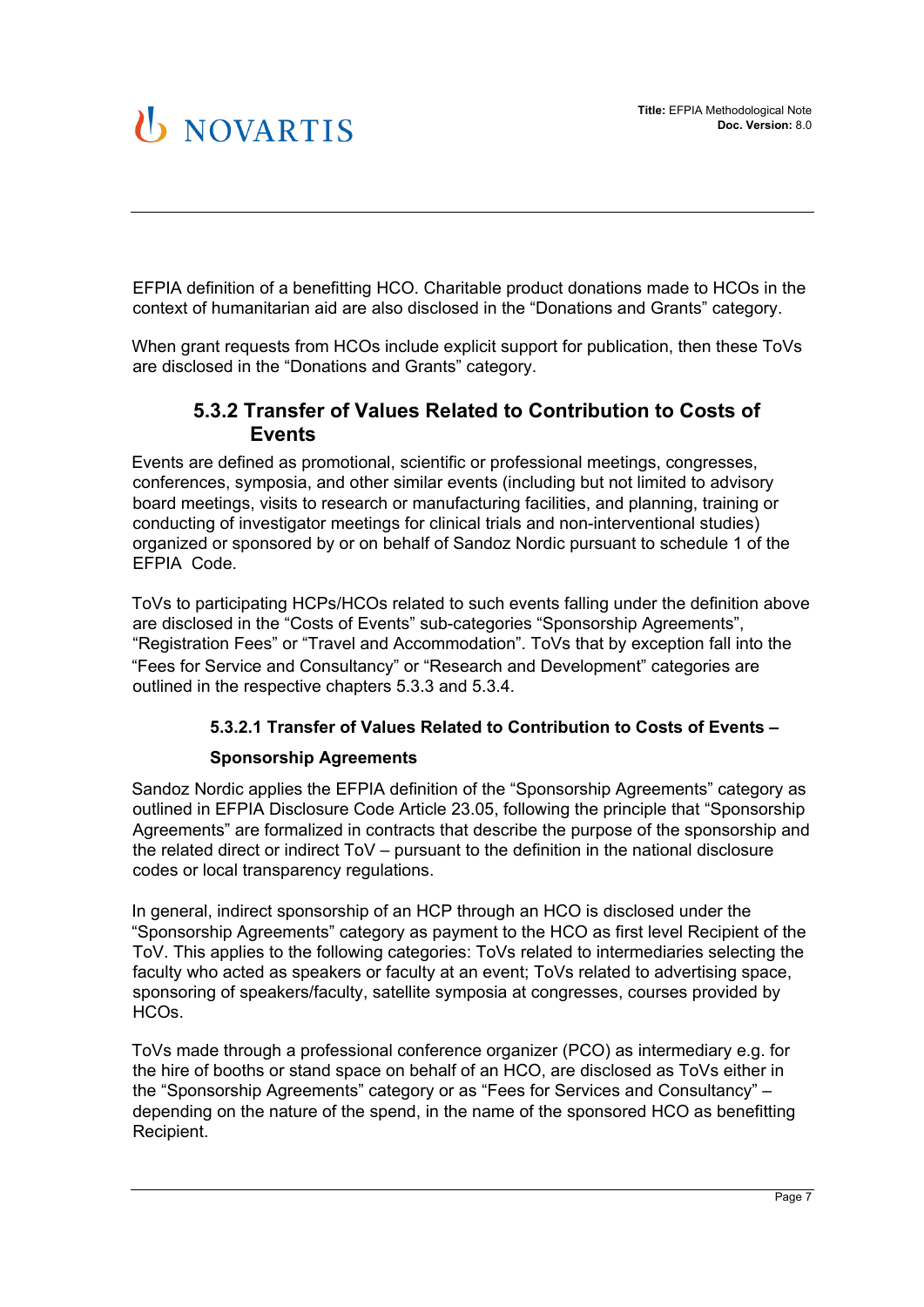If the contract requires the HCOs to use some of the amount to invite a number of HCPs selected by Sandoz Nordic to an event, the ToV is split and disclosed based on the ToVs category the amount was used for ("sponsoring agreements" of speakers/faculty; "registration fees" or "travel and accommodation") individually in the name of each HCP.

If an intermediary organized an event with sponsorship of Sandoz Nordic on behalf of more than one HCO, the ToV is disclosed based on the actual ToV allocated to each benefitting HCO wherever possible. In cases where it was not possible to accurately allocate the ToVs to each HCO involved in the event, it was assumed that all HCOs had similar levels of involvement. In consequence, the ToV was divided by the number of HCOs, which would each be reported as having received their equal share of the ToVs.

Sandoz Nordic discloses ToVs related to preceptorships considering that such nonpromotional independent "practical" training offered to HCPs by other HCPs or HCOs – typically in a specific disease area at a reputed teaching institution (faculty of medicine, university, university hospital) – falls under the definition of "Events" and is disclosed in the name of that contracting entity.

Sandoz Nordic in Sweden reports ToVs in connection with preceptorship ("*ascultering*") i.e. education which an HCO provides local Sandoz personnel at e.g. a clinic, under the category "Fee for service and consultancy" ("*kostnader för uppdrag och konsultation*") in the name of the HCO.

#### **5.3.2.2 Transfer of Values Related to Contribution to Costs of Events –**

#### **Registration Fees**

Sandoz Nordic applies the EFPIA definition of the "Registration Fees" related to cost of events categories as outlined in EFPIA Code Article 23.05 – pursuant to the definition in the national disclosure codes or local transparency regulations.

In general (and for all types of events), whenever registration fees were charged for an event organized or sponsored by or on behalf of Sandoz Nordic, they are disclosed in the name of the benefitting HCP or HCO. The total amount of registration fees paid in a given year to a HCO should be disclosed on an individual basis (in the name of the HCO) under "Contribution to Costs of Events". The total amount of Registration Fees paid in a given year to a HCP who is the clearly identifiable Recipient is disclosed on an individual basis (in his/her name) under "Contribution to Costs of Events".

ToVs related to virtual congresses (e-congresses) are reported as actual spend. Aggregate spend is disclosed under the HCO in each country and is reported in "Registration Fees" category. Virtual congress vouchers given to HCPs will be disclosed under the final beneficiary (HCP).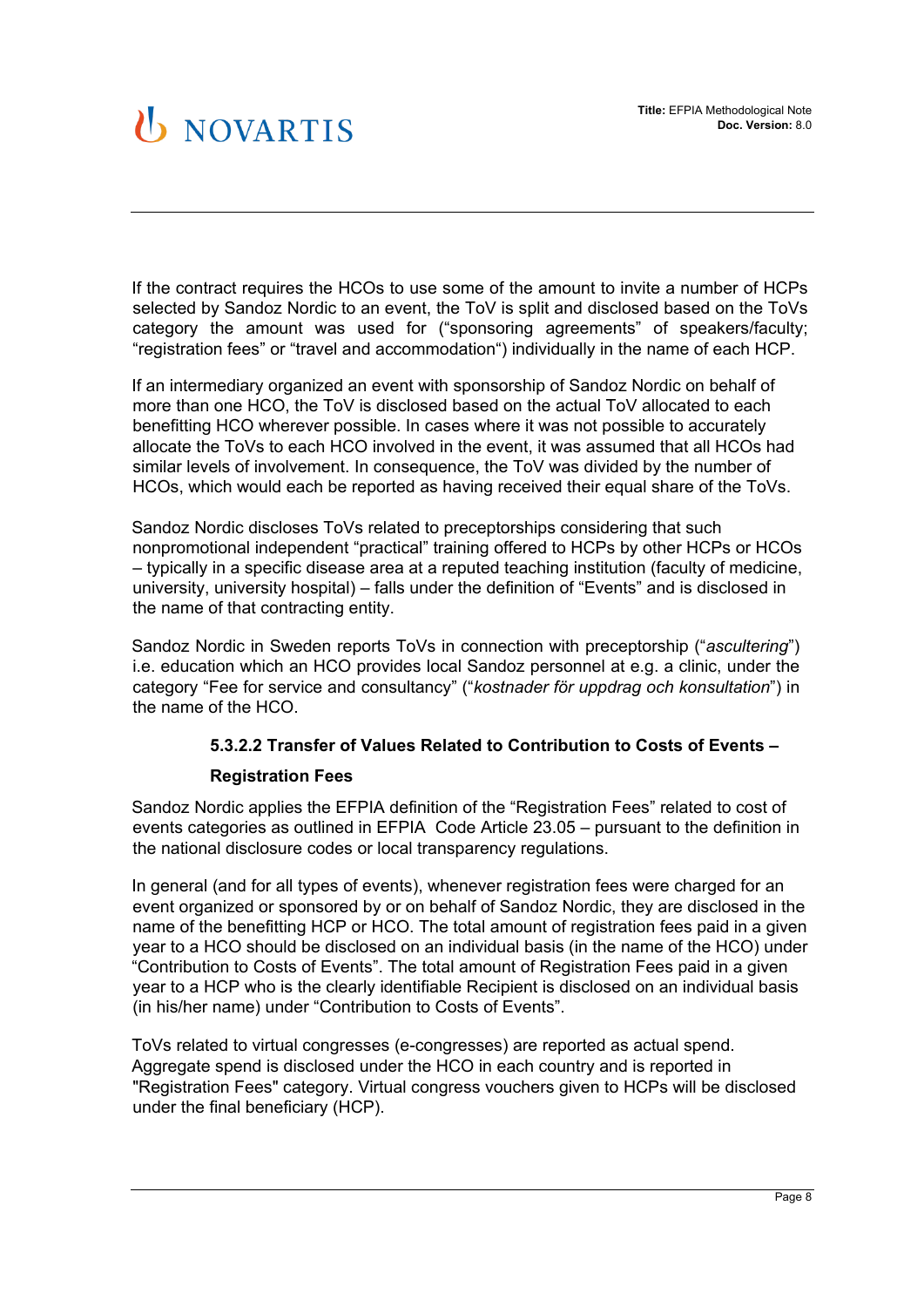### **5.3.2.3 Transfer of Values Related to Contribution to Costs of Events –**

#### **Travel & Accommodation**

Sandoz Nordic applies the EFPIA definition of the "Travel and Accommodation" related to cost of events categories - pursuant to the national disclosure codes or local transparency regulations.

ToVs covered under the "Travel and Accommodation" category include costs of transportation (e.g. flights, trains, buses, taxis, etc., car hire tolls, parking fees) and accommodation (e.g. hotel, apartment, etc.).

In general, ToVs related to travel and accommodation are disclosed at first level Recipient basis. If the ToVs are made through an HCO or intermediary (third party), it will be disclosed at individual HCP level whenever possible (see chapter 5.1).

ToVs related to travel and accommodation for a group of HCPs such as group transportation by bus are disclosed on an aggregate basis. If the mass transportation is shared by a group of HCPs who have their primary practice in different countries, the ToVs are disclosed in aggregate with the total cost divided equally among the planned number of benefitting HCPs per country.

In case the benefitting HCP partly bears the costs related to travel and accommodation, the net amount of the Sandoz Nordic payment offset by payment from HCP is disclosed as ToV under the "Travel and Accommodation" category in the name of the HCP.

#### **5.3.3 Transfer of Values Related to Contribution to Fees for Service and Consultancy**

#### **5.3.3.1 Transfer of Values related to Contribution to Fees for Service**

#### **and Consultancy – Fees**

Sandoz Nordic applies the EFPIA definition of the "Fees for Service and Consultancy" category as outlined in EFPIA Code Article 23.05 - pursuant to the national disclosure codes or local transparency regulations.

ToVs covered under the "Fees for Service and Consultancy" category, whether made directly or through a third party to an HCP/HCO, include but are not limited to services performed in connection with third-party congresses, speakers' fees, speakers' trainings, medical writing, data analysis, development of education material, interviews e.g. on Sandoz Nordic products or research, general consulting/advising, services by distributors, consultancy for tool/questionnaire selection or analysis.

Sandoz Nordic has formalized such collaboration in a contract describing the purpose of ToVs. In general, the ToVs received by the contracting entity – which may be an HCP, a legal entity owned by an HCP (considered an HCO under the EPFIA Disclosure Code) or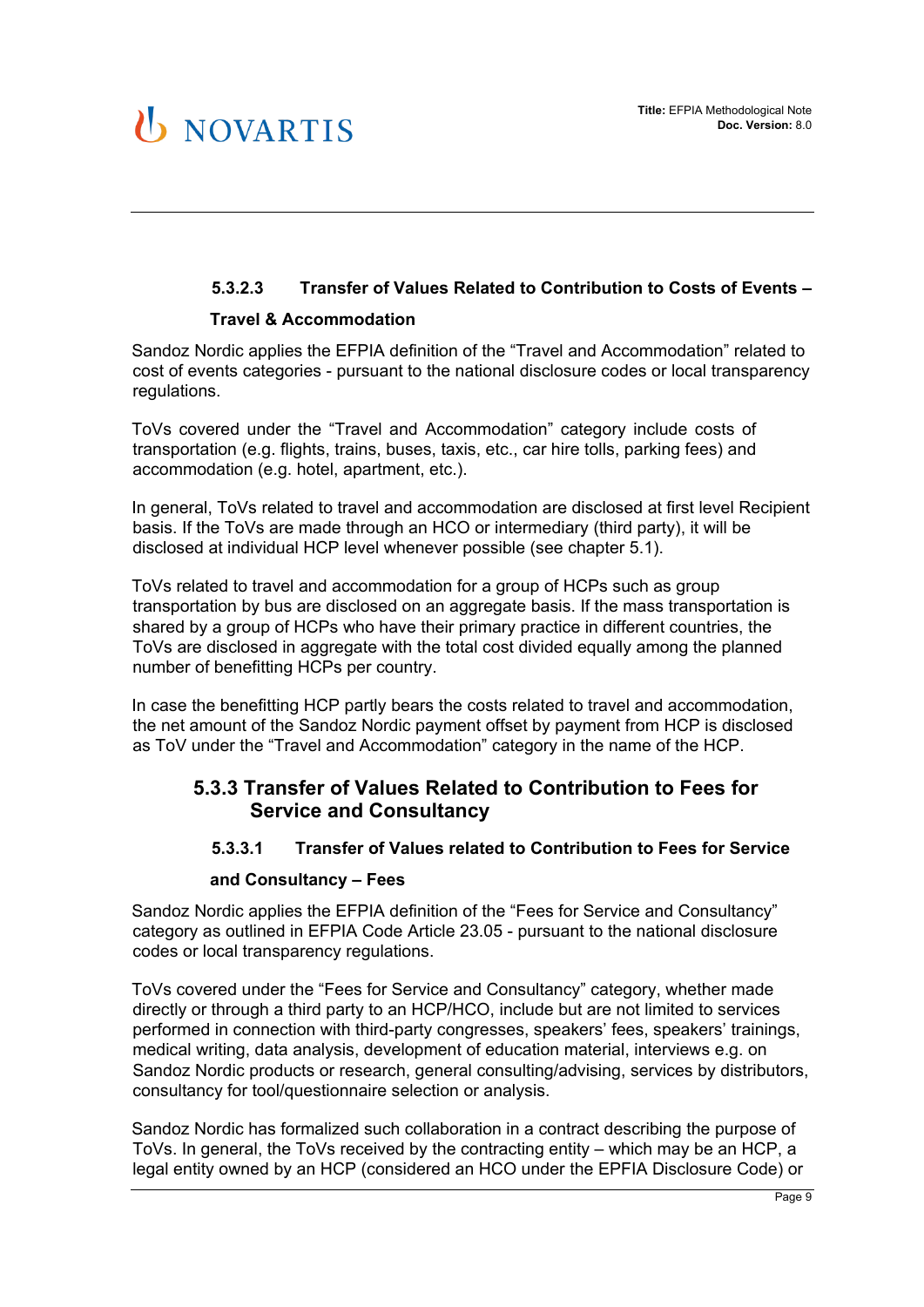an HCO – are disclosed under the "Fees for Service and Consultancy" category in the name of that contracting entity.

ToVs related to market research studies for which the identity of the Recipient was known to Sandoz Nordic, are disclosed under the "Fees for Service and Consultancy" category. ToVs related to market research studies for which the identity of the HCP/HCO was not known to Sandoz Nordic are not disclosed as the right of the respondents to remain anonymous is embodied in market research definitions and relevant codes of conduct worldwide.

ToVs related to medical writing and editorial support made directly or indirectly to an HCO/HCP are disclosed either under the "Fees for Service and Consultancy" in the name of the benefitting HCP/HCO or under the "Research and Development" category in aggregate form. The following instances of medical writing and editorial support are covered under the "Fees for Service and Consultancy" category: case studies, congress write ups, article and abstracts, manuscripts, poster, clinical management guideline, supplements, patient narrative writing - only if not disclosed under the "Research and Development" category.

ToVs related to the following Research and Development related activities (see chapter 5.3.4) but when they do not fall under the definition of Research and Development ToVs as stated by the EFPIA Code and EFPIA HCP Code Article 15 are disclosed under the "Fees for Services and Consultancy" category in the name of the benefitting Recipient, for example:

- Retrospective non-interventional studies not falling under the definition of Research and Development ToVs as per EFPIA Code definition of Research and Development Schedule 1 and EFPIA HCP Code Article 15
- Investigator initiated trials, investigator sponsored trials and Investigator meeting, in the exceptional cased when such ToV do not fall under the definition of Research and Development mentioned above
- Activities contracted to Contract Research Organizations (CROs) where Sandoz Nordic makes indirect ToVs to HCPs/HCOs but not falling under the EFPIA Research and Development definition
- Project activities related to e.g. disease area, mode of action, market placement, adjudication committees, speaker programs, scientific meetings, ethics committees, steering committee and advisory board activities not in scope of the EFPIA Research and Development definition
- ToVs related to consultancy for tool/questionnaire selection or analysis and reporting of results not in scope of the EFPIA Research and Development definition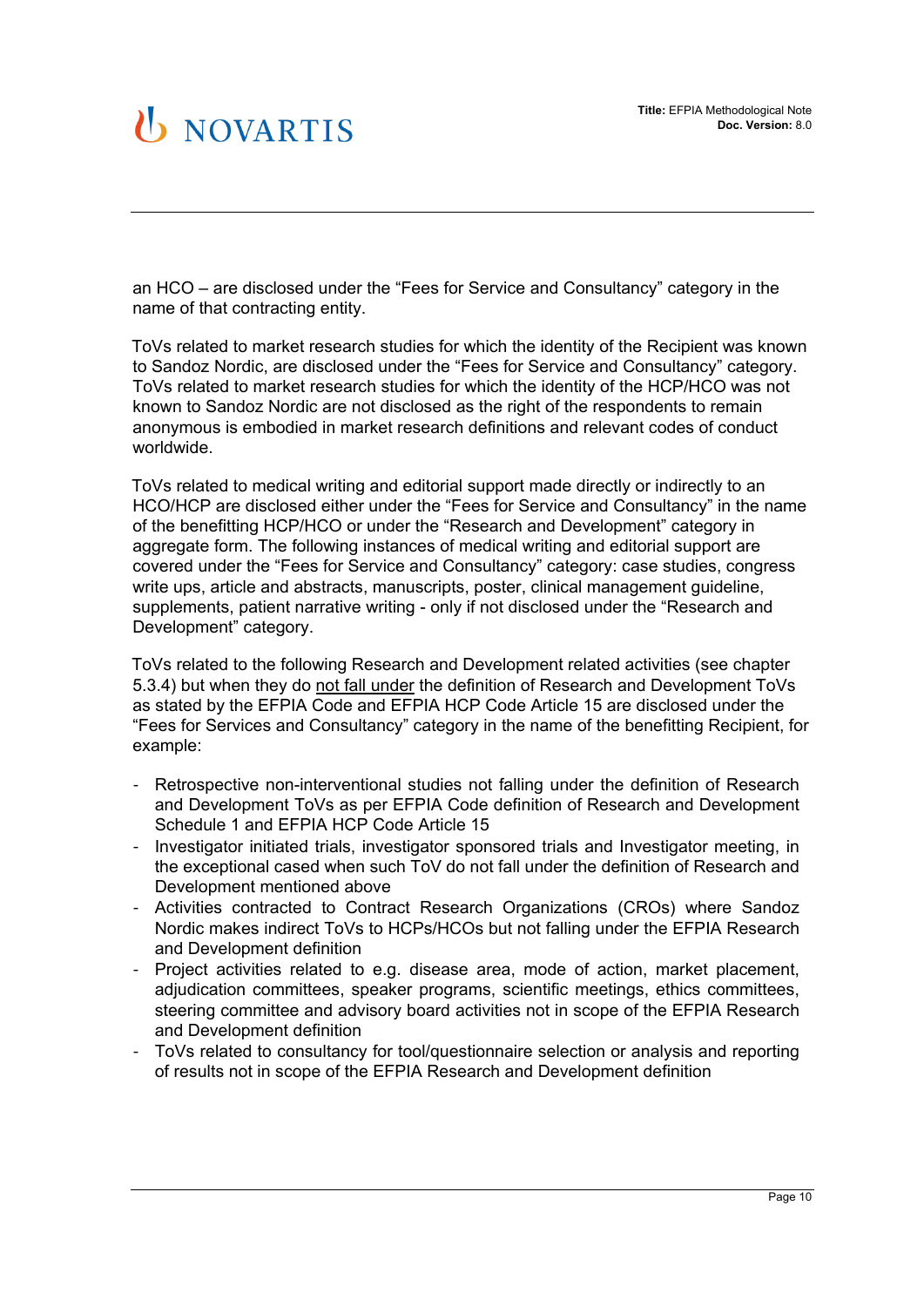#### **5.3.3.2 Transfer of Values related to Contribution to Fees for Service and Consultancy – Related Expenses**

Sandoz Nordic fully complies with the EFPIA definition of the "Fees for Service and Consultancy - Related Expenses" category as outlined in EFPIA Code Article 23.05 pursuant to the national disclosure codes or local transparency regulations.

In general, the ToVs amount related to expenses such as travel and accommodation cost associated with the activity agreed to in a "Fees for Service" or "Consultancy" contract do not constitute part of the fees itself; in consequence such ToVs are disclosed under the "Related Expenses" category in the name of the benefitting HCP/HCO.

In case such expenses were not material (e.g. of limited value), or when such expenses despite best effort could not be accurately disaggregated from the fees, such ToVs have been disclosed as part of the total amount of fees under the "Fees for Service or Consultancy" category.

#### **5.3.4 Transfer of Values Related to Research and Development**

Sandoz Nordic applies the EFPIA definition of the "Research and Development" category as outlined in EFPIA Code – Definitions, the definition of non-clinical studies in the OECD Principles on Good Laboratory Practice, the definition of clinical trials and noninterventional studies (as defined in Directive 2001/20/EC and Section 15.01 of the HCP Code).

ToVs **related to the following Research and Development activities** are disclosed under the "Research and Development" category in aggregate form whenever they fall under the definition of Research and Development by the EFPIA Code, for example:

- Activities related to the planning or conduct of non-clinical studies, clinical trials or prospective non-interventional studies and that involve the collection of patient data from or on behalf of individual, or groups of HCPs specifically for the study (Section 15.01 of the HCP Code).
- IIT (Investigator initiated trials) and IST (Investigator sponsored trials since, although not initiated by Sandoz Nordic, they may benefit from Sandoz Nordic
- Post marketing trials, investigator meetings in which case the total ToV amount is disclosed and in case of participating HCP from other countries, the total actual cost per meeting (incl. infrastructure, travel, logistic and with exclusion of meals whenever possible) is divided by the number of participants per country of practice
- Activities contracted to CROs, where Sandoz Nordic makes indirect ToVs to HCPs/HCOs falling under the definition of Research and Development
- ToVs related to early stage research if falling under the definition of Research and Development in the EFPIA Code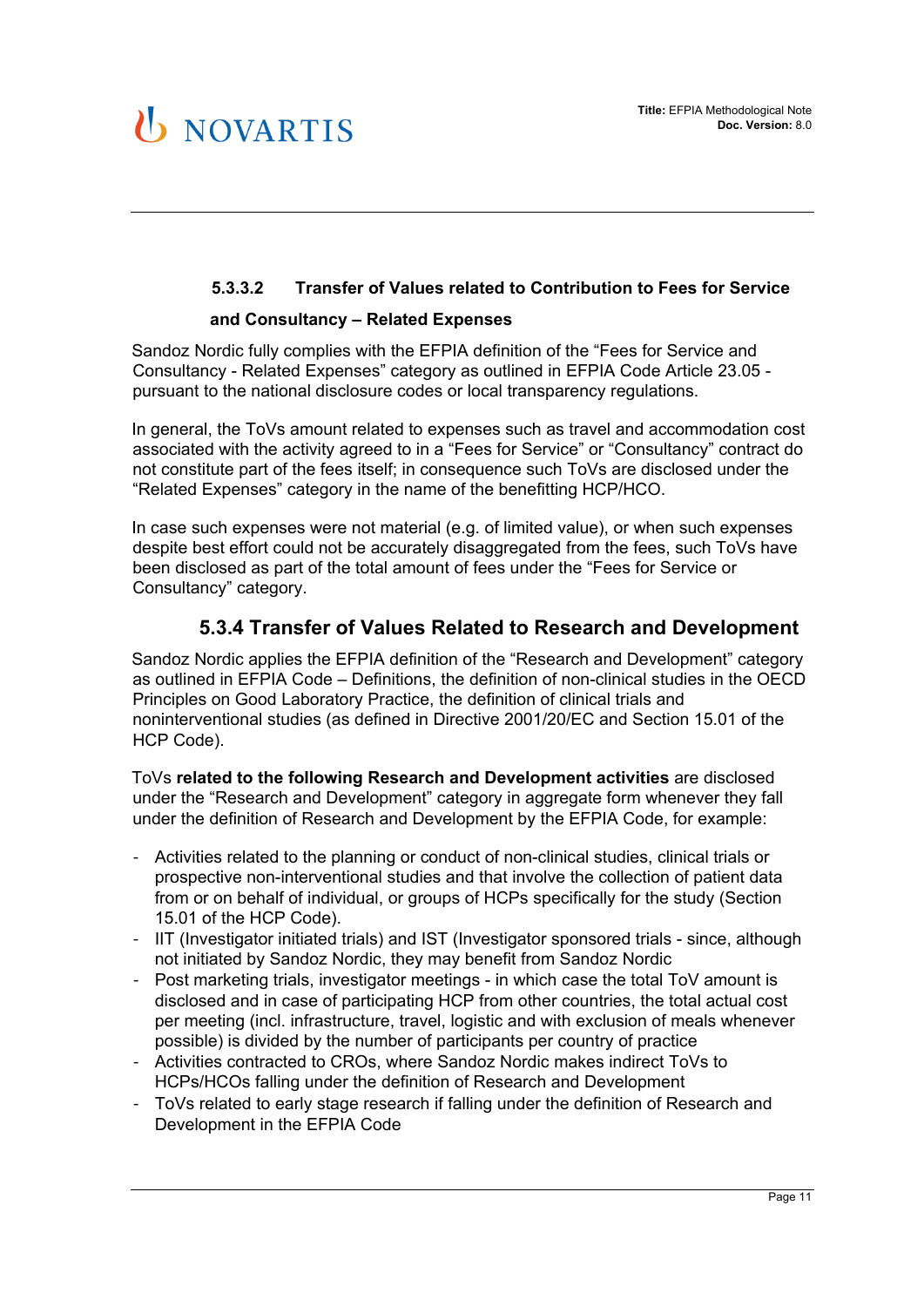In case ToVs relating prospective and retrospective non-interventional studies cannot be distinguished, all non-interventional studies are disclosed on an individual basis.

ToVs made by or on behalf of Sandoz Nordic **related to consultancy activities** are disclosed under the **"Research and Development" category** in aggregate form whenever they fall under the definition of Research and Development by the EFPIA Code: consultancy activities related to the planning/conduct of non-clinical studies, clinical trial or prospective non-interventional studies, ethics committees, steering committee and advisory board activities related to the planning or conduct of non-clinical studies, clinical trial or prospective non-interventional studies, adjudication committees, speaker programs, scientific meetings.

ToVs related to **licensing fees** paid for the use of Clinical/Health Economics and Outcomes Research questionnaires and tools, if the questionnaires and tools are intended for use with an Research and Development project/study are reported in aggregate form under the "Research and Development" category.

The following instances of medical writing and editorial support (as defined in chapter 5.3.3) are covered under the "Research and Development" category: investigator's brochure (trials), clinical study report (trials), clinical report, safety report; generally all types of medical writing related to clinical trials or related to Research and Development activities, patient narrative writing - only if not disclosed under the "Fees for Service and Consultancy" category by Sandoz Nordic, consensus report - only if not disclosed under the "Fees for Service and Consultancy" category.

## **6. Measures Taken to Ensure Compliance with Data Privacy Requirements**

This chapter describes measures taken by Sandoz Nordic to ensure compliance with data privacy regulations, rules on consent collection and managing of relevant information in compliance with relevant internal rules, data privacy laws and regulations.

### **6.1 Safeguarding Measures to Address Lawful Collection, Processing and Transfer of HCPs´ Personal Data**

Data privacy refers to the individual's fundamental right to control the use of, access to and disclosure of information that describes or identifies the individual ("personal Information"). To fulfil the transparency disclosure requirements, it is necessary to collect, process and disclose such personal data within and outside of Sandoz Nordic. This data will be published for 3 years in public domain and stored for a minimum of 5 years on record by the Sandoz Nordic (publishing affiliate). The disclosure of such personal information by Sandoz Nordic is at all times limited to the intended purposes.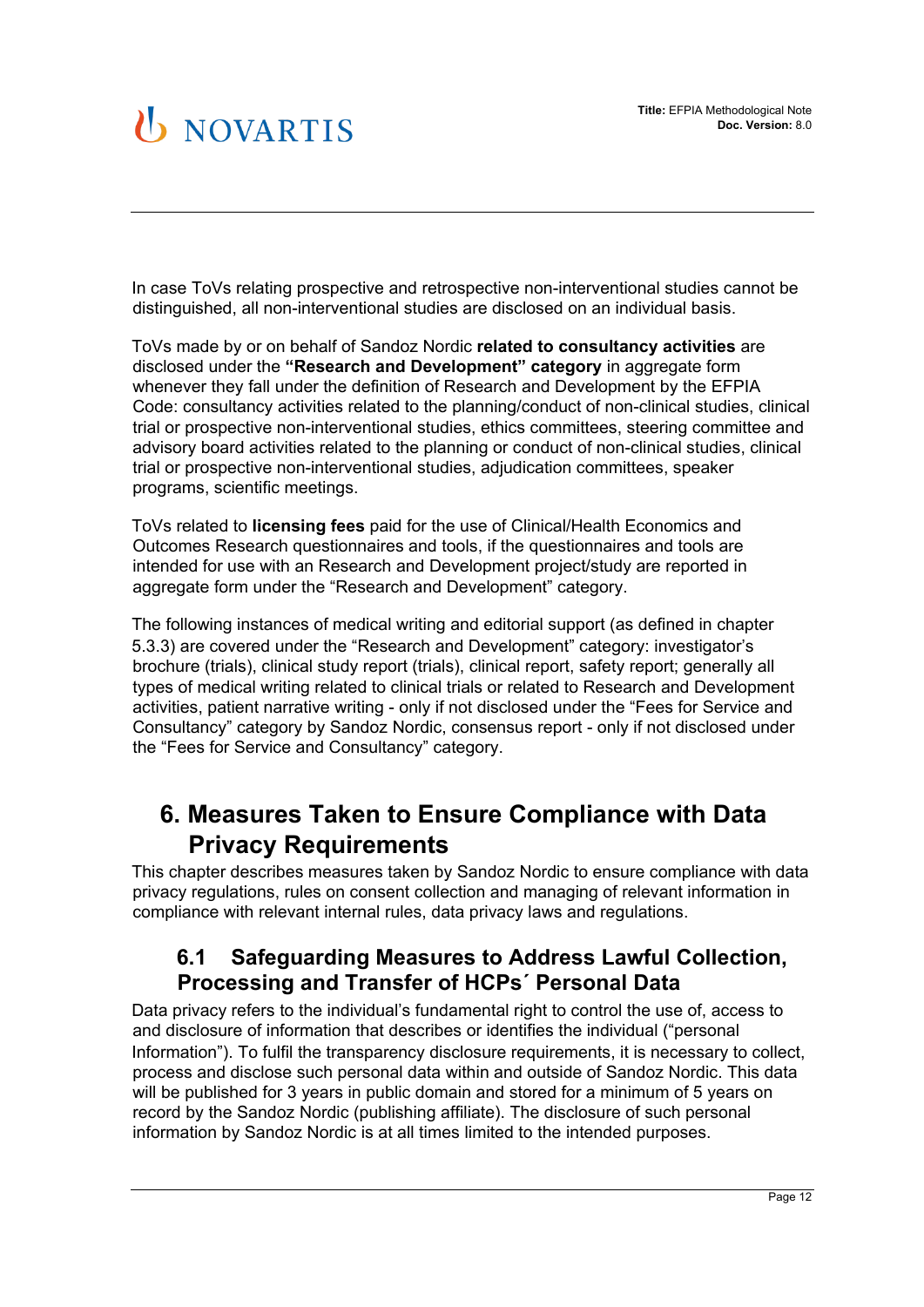In case personal data had to be transferred from countries to the central Novartis Transparency data repository manually (e.g. Excel) or via interfaces, applicable local regulations for the transfer were assessed at local level and managed accordingly. Where required, the transfer of data to a third country (outside the EU/EEA) was approved by the data controller´s Sandoz Nordic country data protection authority (e.g. Information Commissioner).

### **6.2 Consent Collection**

Consent for the publication of the ToVs was obtained and documented as such before disclosing the data on an individual HCP/HCO level where applicable[3](#page-12-0). Consent management procedures were conducted in alignment with the local data privacy requirements.

Consent was obtained either on Recipient level for all ToVs during a given period of time not shorter than one full year. Sandoz Nordic does not accept partial consent or split disclosure.

In case consent was either not given by the Recipient or not documented sufficiently to prove the existence of consent, ToVs are disclosed on aggregate level only.

In the event of death of an HCP by the time of disclosure (by the publication date) the ToV is reported in aggregate.

HCP has a right to withdraw the consent. Consent withdrawal has been assessed according to the relevant Sandoz Nordic local data privacy laws.

## **7. Financial Aspects**

This chapter focusses on the financial aspects related to recognition methodology and business decisions associated with the collection and disclosure of the ToVs information.

Sandoz Nordic complies with the Sandoz accounting principles and the financial disclosure methodology - pursuant to the national disclosure codes or local transparency regulations.

Sandoz Nordic decided to apply the following rules for ToVs payment dates based on type of ToVs: direct ToVs are disclosed based on the date the payment has been cleared via banking system; or the end date of the event/services. Indirect ToVs related to events such as congresses for which the dates of (in kind) expenses differ from the date(s) the event took place, are disclosed using the date of the last day of the event.

<span id="page-12-0"></span><sup>3</sup> New EU Regulation (GDPR) lays down rules relating to the protection of natural persons with regard to the processing of personal data.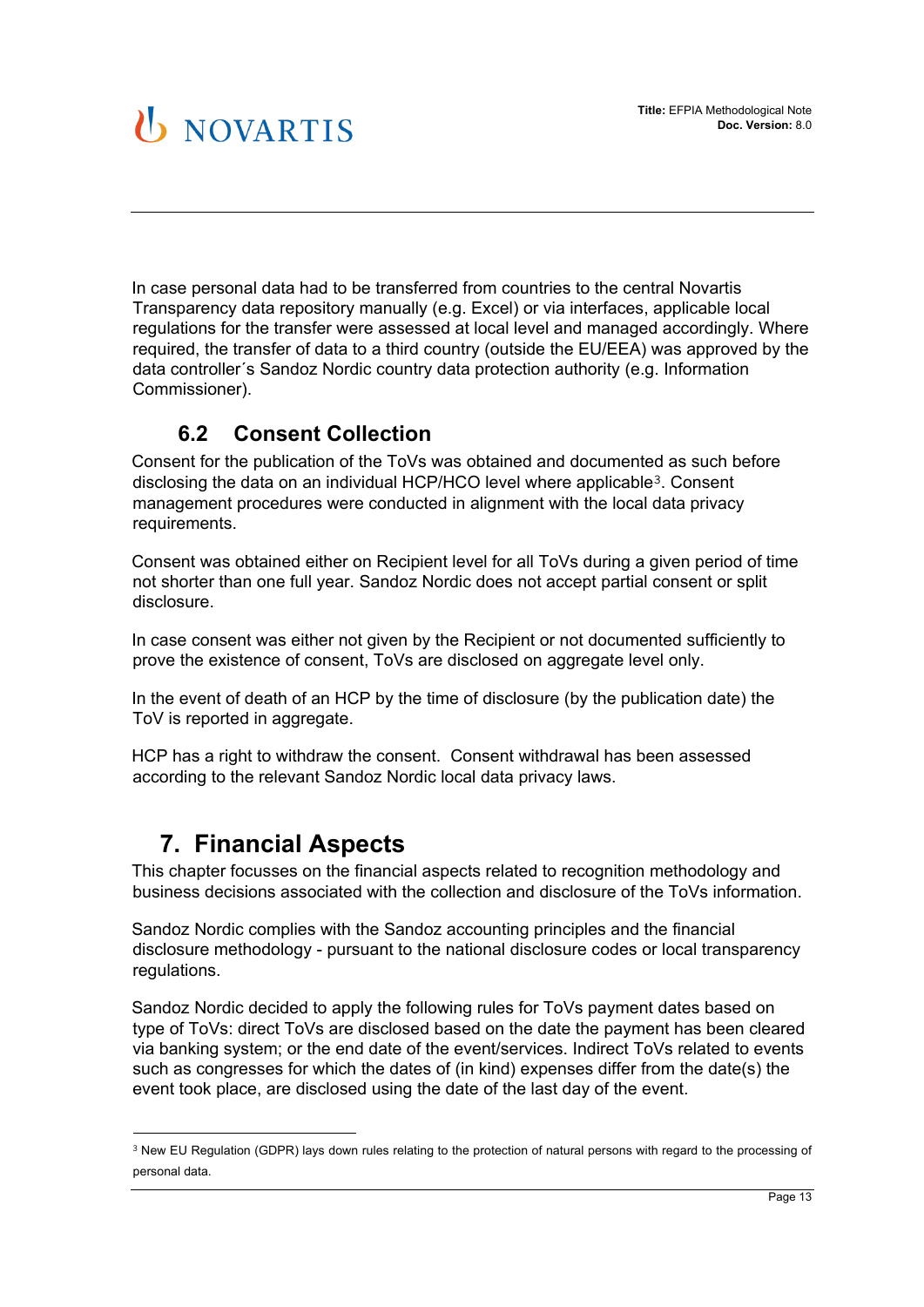Sandoz Nordic discloses ToVs net amount only. If VAT cannot accurately be excluded, the full ToV amount is disclosed. Where income tax or equivalent is withheld by Sandoz Nordic on amounts earned by the HCP then the ToV will include these amounts.

Currency treatment – foreign currency ToVs will be converted using actual exchange rates in agreement with the accounting policy of Sandoz Nordic. ToVs will be disclosed in the local currency of the country where the disclosing entity is located. For direct and indirect ToVs, the foreign currency is converted to the local currency of the disclosing entity based on the transaction date when possible, or when the invoice or payment details are recieved. For cross-border ToVs, the foreign currency is converted to the local currency of the disclosing entity based on the average rate for the month in which the ToV occurred, using the Novartis Treasury rates.

In case of cross-border ToVs as defined in chapter 5.2, direct ToVs will be recognized when the payment has been cleared via the banking system or the end date of event/service provided, and indirect ToVs will be related to the end date of the event.

In case of multi-year contracts, ToVs are recognized based on the date the payment has been cleared via the banking system or when the invoice or payment details are recieved.

In the event a ToV has not been reported, missed ToV shall be reported in aggregate/ on individual level, based on consent level in a revised (updated) report in the same disclosure cycle when possible or included in the next disclosure cycle.

In the event there is any significant change retrospectively, Sandoz Nordic will republish an updated report within 3 months and according to the local code.

### **8. Published Data**

Sandoz Nordic applies the EFPIA definition of "Form of Disclosure" as outlined in EFPIA Code Article 23.4 - pursuant to the the national disclosure codes or local transparency regulations.

Updates of published data are conducted when necessary to allow for reflection of data updates or consent withdrawal after disclosure submission. If consent is not obtained or withdrawn where applicable, the ToV is disclosed on aggregate level.

Publication is made on Sandoz Nordic webpage: https://www.sandoz.dk/transparencydisclosure-efpia

This data will remain published for 3 years in public domain and stored for a minimum of 5 years on record by the publishing affiliate.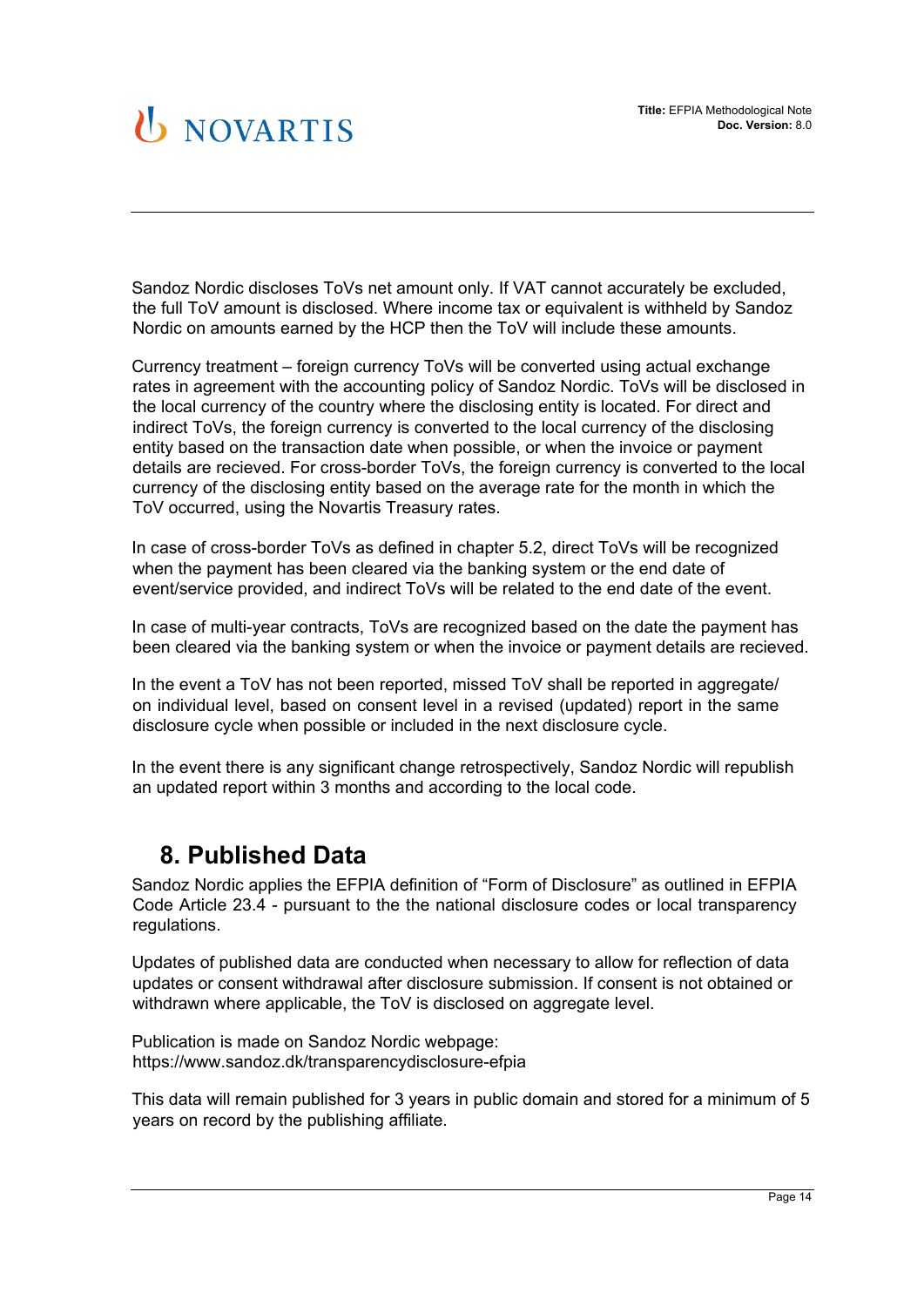Member Companies shall be able to modify, delete or in any way alter their disclosures at any time before or after the time of publication. The information disclosed shall remain in the public domain for 3 years after the time such information is first published.

## **9. Acronyms and Abbreviations**

This chapter includes a list of acronyms, abbreviations and definitions for documentation purpose, based on Definitions in the EFPIA Code whenever possible:

**Contract Research Organization (CRO):** an organization that provides support to the pharmaceutical, biotechnology, and medical device industries in the form of research services outsourced on a contract basis.

**Healthcare Professional (HCP):** Any natural person that is a member of the medical, dental, pharmacy or nursing professions or any other person who, in the course of his or her professional activities, may prescribe, purchase, supply, recommend or administer a medicinal product and whose primary practice, principal professional address or place of incorporation is in Europe. For the avoidance of doubt, the definition of HCP includes: (i) any official or employee of a government agency or other organization (whether in the public or private sector) that may prescribe, purchase, supply or administer medicinal products and (ii) any employee of a Member Company whose primary occupation is that of a practicing HCP, but excludes (x) all other employees of a Member Company and (y) a wholesaler or distributor of medicinal products.

**Healthcare Organization (HCO):** Any legal person (i) that is a healthcare, medical or scientific association or organization (irrespective of the legal or organizational form) such as a hospital, clinic, foundation, university or other teaching institution or learned society (except for patient organizations within the scope of article 21 of the EFPIA Code) whose business address, place of incorporation or primary place of operation is in Europe or (ii) through which one or more HCP provide services.

**Member Associations:** as defined in the EFPIA Statutes, means an organization representing pharmaceutical manufacturers at national level whose members include, among others, research-based companies. Collectively, the national Member Associations or their constituent members, as the context may require, are bound by the EFPIA Code.

**Member Companies:** as defined in the EFPIA Statutes, means research-based companies, developing and manufacturing Medicinal Products in Europe for human use.

**Professional Conference Organizer (PCO):** a company which specializes in the organization and management of congresses, conferences, seminars and similar events.